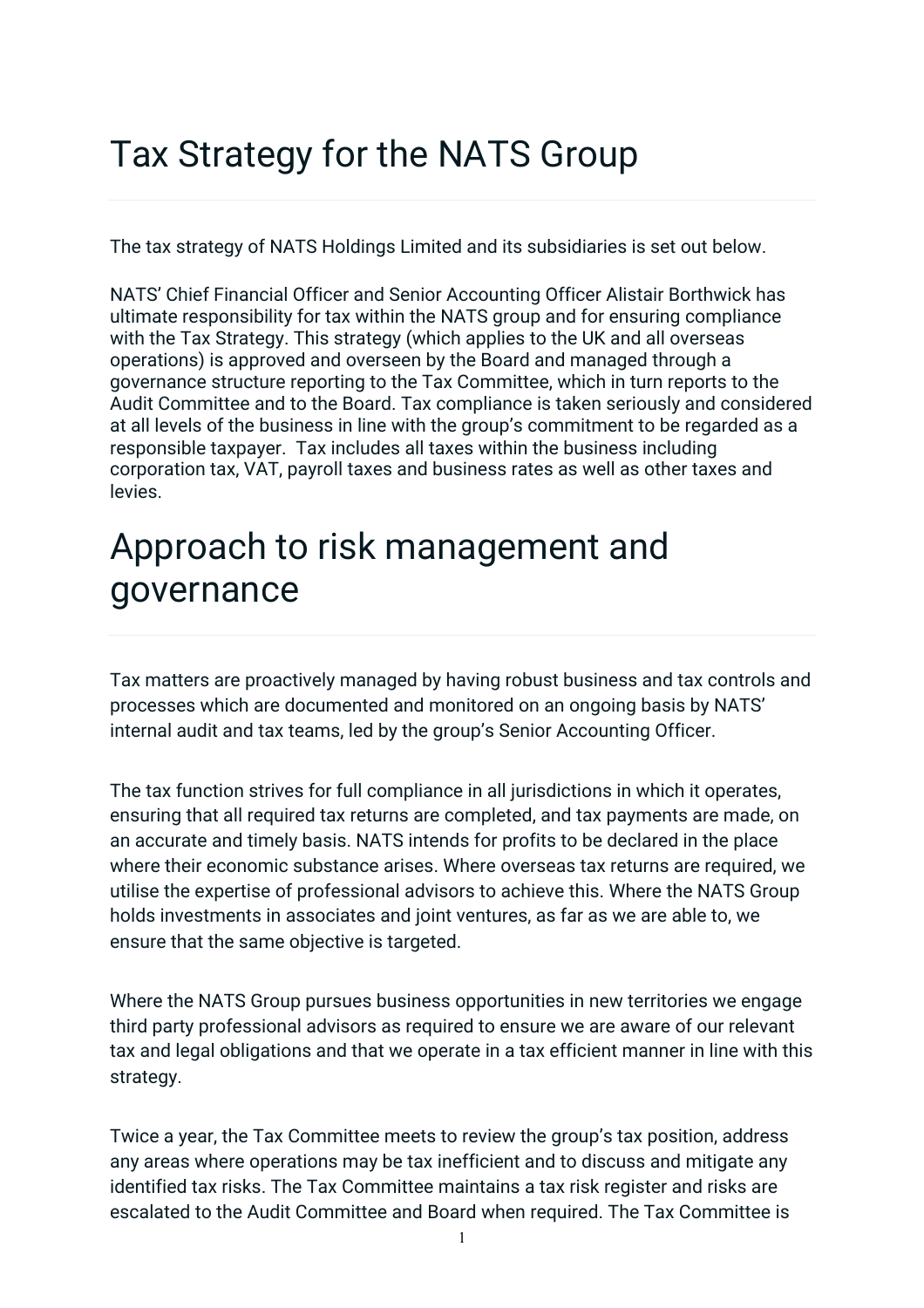chaired by the group's Chief Financial Officer and includes a partner from an external tax practice as well as other members of the senior finance and management team.

Each year, a tax risk report is produced that outlines the key tax risks, controls, and mitigations that the Group has in place. This is reviewed by the Chief Financial Officer and is reviewed internally every three years. This document is shared with HMRC. The Group places strong emphasis on systems, their controls, and a strong internal governance framework in maintaining its low-risk status that is supported by HMRC.

## Attitude towards tax planning and level of risk in relation to taxation that NATS is prepared to accept

The Group adopts a low-risk attitude towards tax planning. It seeks to operate in a tax efficient manner, utilising tax reliefs and concessions where these are available and appropriate, based on its judgement of a reasonable interpretation of the tax law.

When evaluating tax opportunities or efficiencies, we consider the group's corporate, ethical, and social responsibilities and will consult HMRC or equivalent regulators, where appropriate. The group will not consider tax planning that deviates from the group's commercial objectives or that involves artificial steps with no commercial purpose. Annually, the Tax Committee reviews this approach, by considering the appetite of the group to tax planning risk and compliance risk.

## Approach in its dealings with HMRC

The NATS Group has a low-risk rating with HMRC. We seek to maintain this status and so manage the group's tax affairs accordingly.

The NATS Group meets annually with HMRC to ensure that HMRC is aware of major developments within the business. The Group has an open and transparent